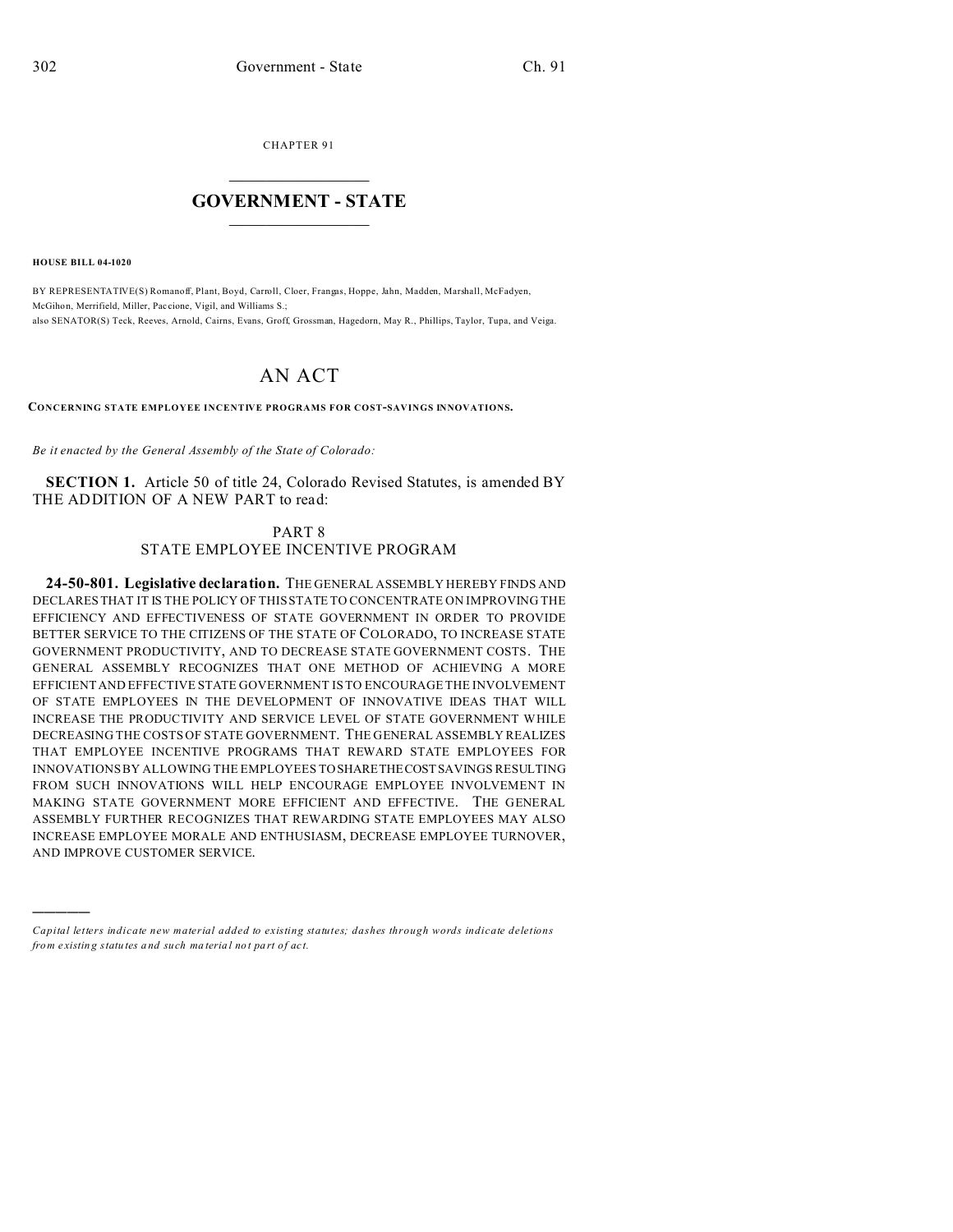**24-50-802. Definitions.** AS USED IN THIS PART 8, UNLESS THE CONTEXT OTHERWISE REQUIRES:

(1) (a) "EMPLOYEE" MEANS ANY EMPLOYEE WITHIN THE STATE PERSONNEL SYSTEM EXCEPT AS PROVIDED IN PARAGRAPH (b) OF THIS SUBSECTION (1).

(b) "EMPLOYEE" DOES NOT MEAN:

(I) AN EMPLOYEE OF THE OFFICE OF STATE PLANNING AND BUDGETING, THE OFFICE OF THE STATE AUDITOR, THE JOINT BUDGET COMMITTEE, OR THE DEPARTMENT OF PERSONNEL;

(II) AN ELECTED OFFICIAL OR MEMBER OF THE GENERAL ASSEMBLY; OR

(III) THE EXECUTIVE DIRECTORS AND BUDGET OFFICERS OF PRINCIPAL DEPARTMENTS AND THEIR DEPUTIES OR THE PRESIDENTS OF ANY COLLEGE OR UNIVERSITY AND THEIR DEPUTIES.

(2) "STATE AGENCY" MEANS ANY DEPARTMENT, BOARD, BUREAU, COMMISSION, DIVISION, INSTITUTION, OR OTHER AGENCY OF THE STATE, INCLUDING INSTITUTIONS OF HIGHER EDUCATION.

**24-50-803. Employee incentive program - report by state personnel director.** NO LATER THAN DECEMBER 1, 2004, THE STATE PERSONNEL DIRECTOR SHALL SUBMIT A REPORT TO THE JOINT BUDGET COMMITTEE WITH RECOMMENDATIONS FOR THE IMPLEMENTATION OF AN EMPLOYEE INCENTIVE PROGRAM IN ACCORDANCE WITH THE PROVISIONS OF THIS PART 8.

**24-50-804. Development of recommendations for an employee incentive program.** (1) IN DEVELOPING RECOMMENDATIONS FOR THE IMPLEMENTATION OF AN EMPLOYEE INCENTIVE PROGRAM TO BE INCLUDED IN THE REPORT TO BE SUBMITTED TO THE JOINT BUDGET COMMITTEE PURSUANT TO SECTION 24-50-803, THE STATE PERSONNEL DIRECTOR SHALL CONSULT WITH REPRESENTATIVES FROM THE STATE PERSONNEL BOARD, THE OFFICE OF STATE PLANNING AND BUDGETING, THE OFFICE OF THE STATE CONTROLLER, THE OFFICE OF THE STATE AUDITOR, AND THE FOUR LARGEST EMPLOYEE ORGANIZATIONS REPRESENTING EMPLOYEES IN THE STATE PERSONNEL SYSTEM. THE DIRECTOR SHALL ALSO SOLICIT INPUT FROM EMPLOYEES AND MANAGERS IN THE STATE PERSONNEL SYSTEM AND OTHER AFFECTED PARTIES.

(2) THE STATE PERSONNEL DIRECTOR SHALL INCLUDE THE FOLLOWING ELEMENTS IN THE RECOMMENDATIONS FOR AN EMPLOYEE INCENTIVE PROGRAM:

(a) CRITERIA FOR ELIGIBILITY FOR THE EMPLOYEE INCENTIVE PROGRAM;

(b) A FORMULA FOR CALCULATING AND DISTRIBUTING COST SAVINGS;

(c) EMPLOYEE PROTECTIONS AGAINST RETALIATION FOR INITIATING OR PARTICIPATING IN AN EMPLOYEE INCENTIVE PROGRAM;

(d) A MEANS OF PROVIDING PUBLIC RECOGNITION AND FINANCIAL COMPENSATION TO EMPLOYEES WHOSE INNOVATIONS RESULT IN COST SAVINGS TO THE STATE;